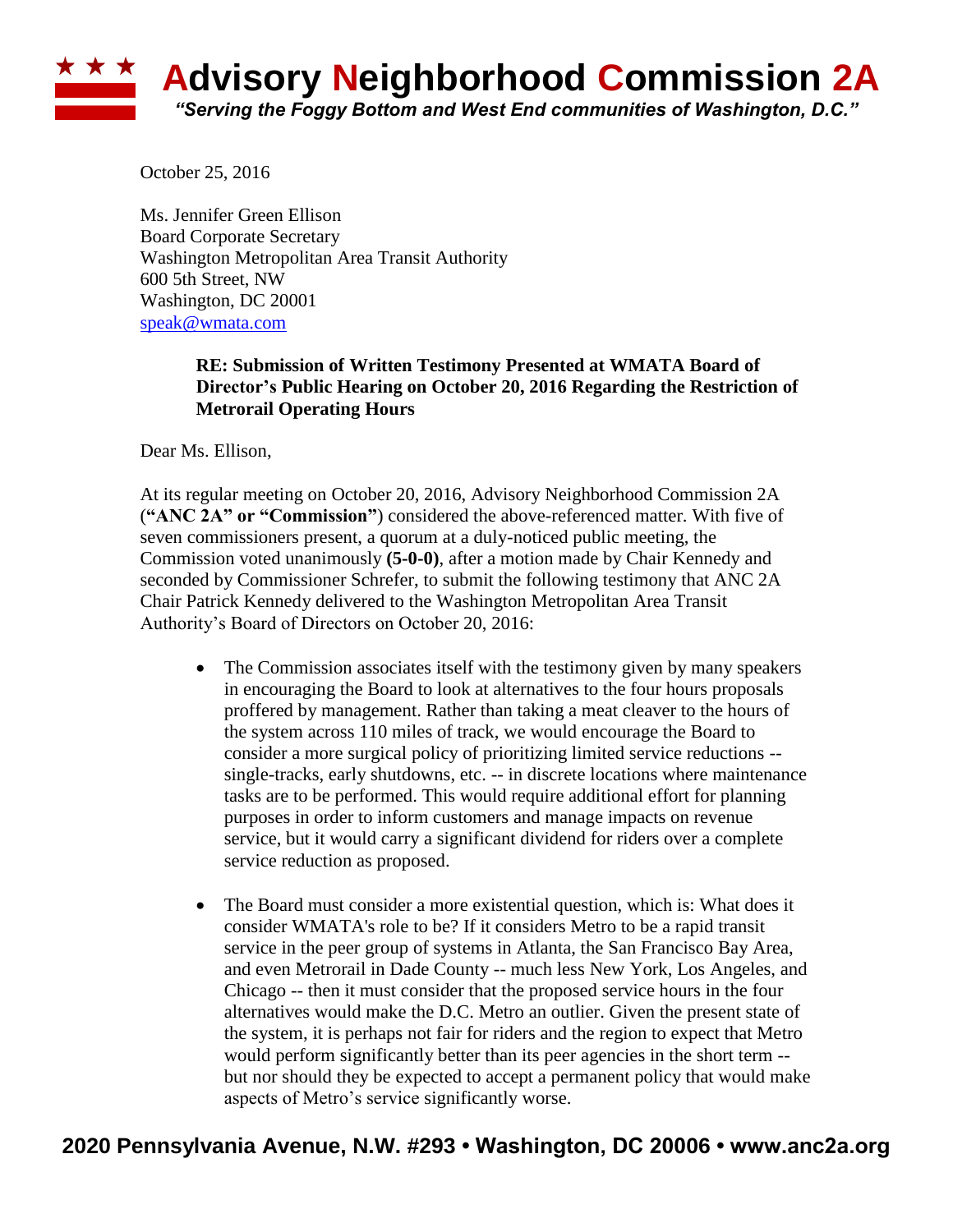# **Advisory Neighborhood Commission 2A**

*"Serving the Foggy Bottom and West End communities of Washington, D.C."*

**\* \* \*** 

- Though the District of Columbia has been perhaps the most vocal about the proposed late-night service reductions, we would encourage representatives from Maryland and Virginia to consider this proposal in the context of protecting the investments that those jurisdictions have made to extend service into the suburbs. When Metro specifies a 12 am closing time now, that effectively means an 11:24 pm closing time for a passenger traveling in from Largo. From someone departing Reston, it means an 11:10 pm closing time. If hours are rolled back to 11:30 pm or even 10 pm, many of your constituents, workers, and tourists would be cut off as early as 9 pm. What will this mean when the system's extension to Dulles Airport is completed and opened? For the many billions of dollars that Virginia taxpayers are investing in that segment, and given how much Dulles' strategy for staunching a decline in passenger traffic is predicated on improving access to the core of the metropolitan region via reliable transit service, what would the impact of this proposal be on the usability of the system as a whole?
- Recently, the general manager signaled in public comments that he would be open to looking at the system hours issue once again in 2018. If this is true, then as a last-resort the Board should consider implementing whatever the preferred hours alternative is with a sunset provision that would require affirmative action by the Board -- similar to this process -- in order to retain the reduced hours. We must consider the pre-SafeTrack hours of the system as our ideal, and the Board's goal as a matter of policy. Implementing new, reduced hours on a permanent basis enshrines those hours as the status quo, and shifts the burden of proof in order to adjust those hours back toward the ideal -- and toward what this system should be capable of. We must not do that.
- Any short-term hours reduction should be specific in duration, and the Board should insist upon standards of accountability in order to ensure that there is a proximate relationship between its policy choice on span-of-service and WMATA's work product as far as improving system reliability and returning infrastructure to a state of good repair. We believe that riders, although not pleased with any service degradation, are willing to accept those that are timelimited with a believable end date, where there is accountability and measurable improvement targeted.
- Finally, without getting into the granular aspects of the alternative bus proposals presented, certainly it should be said that some improvements to late-night bus service must accompany any reduction in hours -- even a temporary reduction. But more than that, we would encourage the Board to consider its fare policies in concert with this specific service proposal -- even though it is not directly a part of it. If Metrobus is to take up the slack for the rail system when maintenance work is being performed or service disruptions

### **2020 Pennsylvania Avenue, N.W. #293 • Washington, DC 20006 • www.anc2a.org**